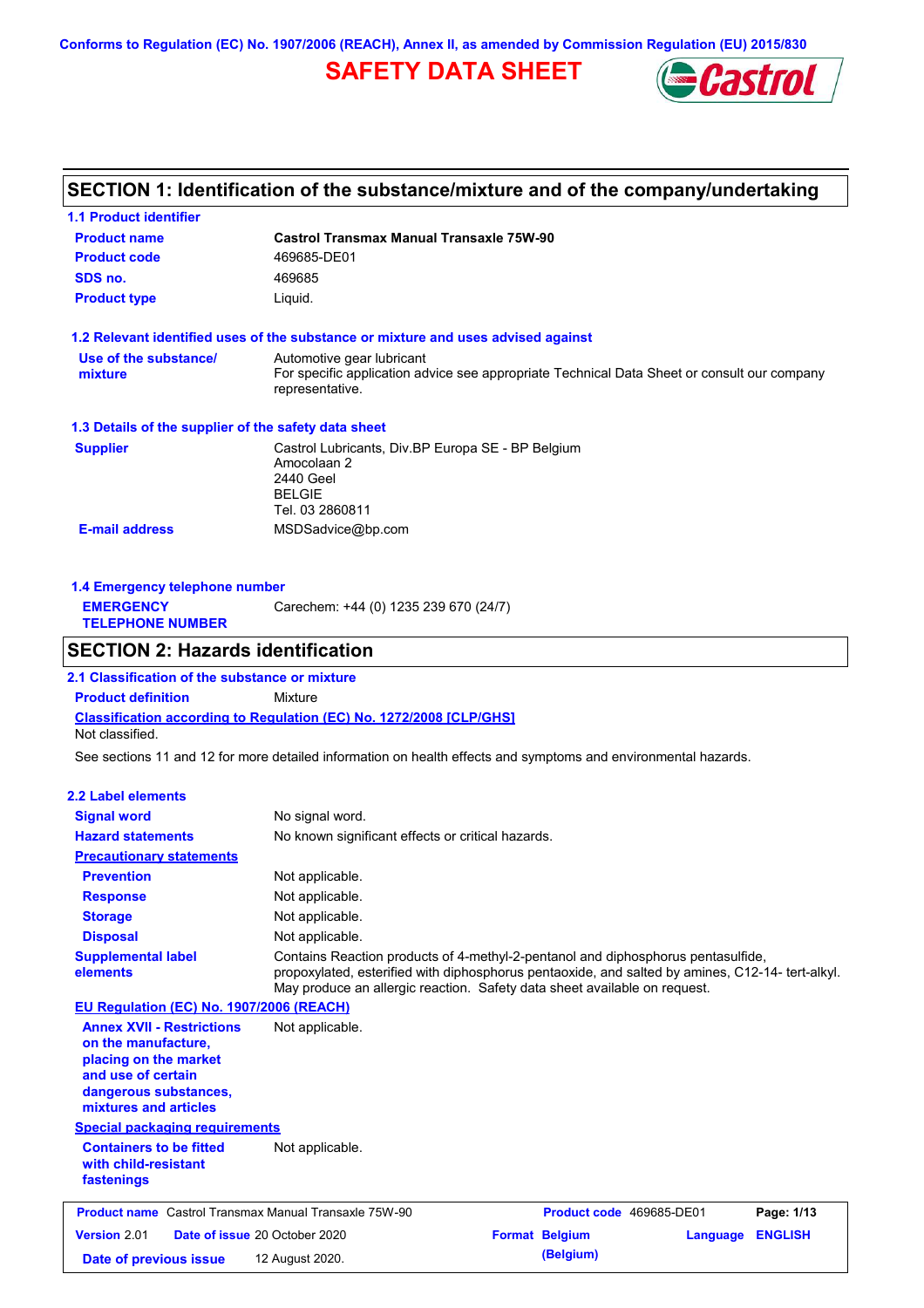### **SECTION 2: Hazards identification**

| <b>Tactile warning of danger</b>                                                                                         | Not applicable.                                                                                               |
|--------------------------------------------------------------------------------------------------------------------------|---------------------------------------------------------------------------------------------------------------|
| 2.3 Other hazards                                                                                                        |                                                                                                               |
| <b>Results of PBT and vPvB</b><br>assessment                                                                             | Product does not meet the criteria for PBT or vPvB according to Regulation (EC) No. 1907/2006,<br>Annex XIII. |
| <b>Product meets the criteria</b><br>for PBT or vPvB according<br>to Regulation (EC) No.<br><b>1907/2006, Annex XIII</b> | This mixture does not contain any substances that are assessed to be a PBT or a vPvB.                         |
| Other hazards which do<br>not result in classification                                                                   | Defatting to the skin.                                                                                        |

## **SECTION 3: Composition/information on ingredients**

#### Mixture **Product definition**

Synthetic base stock. Proprietary performance additives.

| <b>Product/ingredient</b><br>name                             | <b>Identifiers</b>                                                                     | $\%$      | <b>Regulation (EC) No.</b><br>1272/2008 [CLP] | <b>Type</b> |
|---------------------------------------------------------------|----------------------------------------------------------------------------------------|-----------|-----------------------------------------------|-------------|
| 1-Decene, homopolymer,<br>hydrogenated                        | REACH #: 01-2119486452-34<br>EC: 500-183-1<br>CAS: 68037-01-4                          | 225 - ≤50 | Asp. Tox. 1, H304                             | $[1]$       |
| Dec-1-ene, trimers, hydrogenated                              | REACH #: 01-2119493949-12<br>$EC: 500-393-3$<br>CAS: 157707-86-3                       | 225 - ≤50 | Asp. Tox. 1, H304                             | $[1]$       |
| Distillates (petroleum), solvent-<br>dewaxed heavy paraffinic | REACH #: 01-2119471299-27<br>$EC: 265-169-7$<br>CAS: 64742-65-0<br>Index: 649-474-00-6 | ≤10       | Asp. Tox. 1, H304                             | [1] [2]     |

**See Section 16 for the full text of the H statements declared above.**

#### Type

**3.2 Mixtures**

[1] Substance classified with a health or environmental hazard

[2] Substance with a workplace exposure limit

[3] Substance meets the criteria for PBT according to Regulation (EC) No. 1907/2006, Annex XIII

[4] Substance meets the criteria for vPvB according to Regulation (EC) No. 1907/2006, Annex XIII

[5] Substance of equivalent concern

[6] Additional disclosure due to company policy

Occupational exposure limits, if available, are listed in Section 8.

### **SECTION 4: First aid measures**

#### **4.1 Description of first aid measures**

| Eye contact                       | In case of contact, immediately flush eyes with plenty of water for at least 15 minutes. Eyelids<br>should be held away from the eyeball to ensure thorough rinsing. Check for and remove any<br>contact lenses. Get medical attention. |
|-----------------------------------|-----------------------------------------------------------------------------------------------------------------------------------------------------------------------------------------------------------------------------------------|
| <b>Skin contact</b>               | Wash skin thoroughly with soap and water or use recognised skin cleanser. Remove<br>contaminated clothing and shoes. Wash clothing before reuse. Clean shoes thoroughly before<br>reuse. Get medical attention if irritation develops.  |
| <b>Inhalation</b>                 | If inhaled, remove to fresh air. Get medical attention if symptoms occur.                                                                                                                                                               |
| <b>Ingestion</b>                  | Do not induce vomiting unless directed to do so by medical personnel. Get medical attention if<br>symptoms occur.                                                                                                                       |
| <b>Protection of first-aiders</b> | No action shall be taken involving any personal risk or without suitable training.                                                                                                                                                      |

#### **4.2 Most important symptoms and effects, both acute and delayed**

See Section 11 for more detailed information on health effects and symptoms.

### **Potential acute health effects**

| <b>Inhalation</b>                                            | Vapour inhalation under ambient conditions is not normally a problem due to low vapour<br>pressure. |                                                               |                          |          |                |
|--------------------------------------------------------------|-----------------------------------------------------------------------------------------------------|---------------------------------------------------------------|--------------------------|----------|----------------|
| Ingestion                                                    |                                                                                                     | No known significant effects or critical hazards.             |                          |          |                |
| <b>Skin contact</b>                                          |                                                                                                     | Defatting to the skin. May cause skin dryness and irritation. |                          |          |                |
| <b>Eye contact</b>                                           | No known significant effects or critical hazards.                                                   |                                                               |                          |          |                |
| <b>Product name</b> Castrol Transmax Manual Transaxle 75W-90 |                                                                                                     |                                                               | Product code 469685-DE01 |          | Page: 2/13     |
| Version 2.01                                                 | Date of issue 20 October 2020                                                                       |                                                               | <b>Format Belgium</b>    | Language | <b>ENGLISH</b> |
| Date of previous issue                                       | 12 August 2020.                                                                                     |                                                               | (Belgium)                |          |                |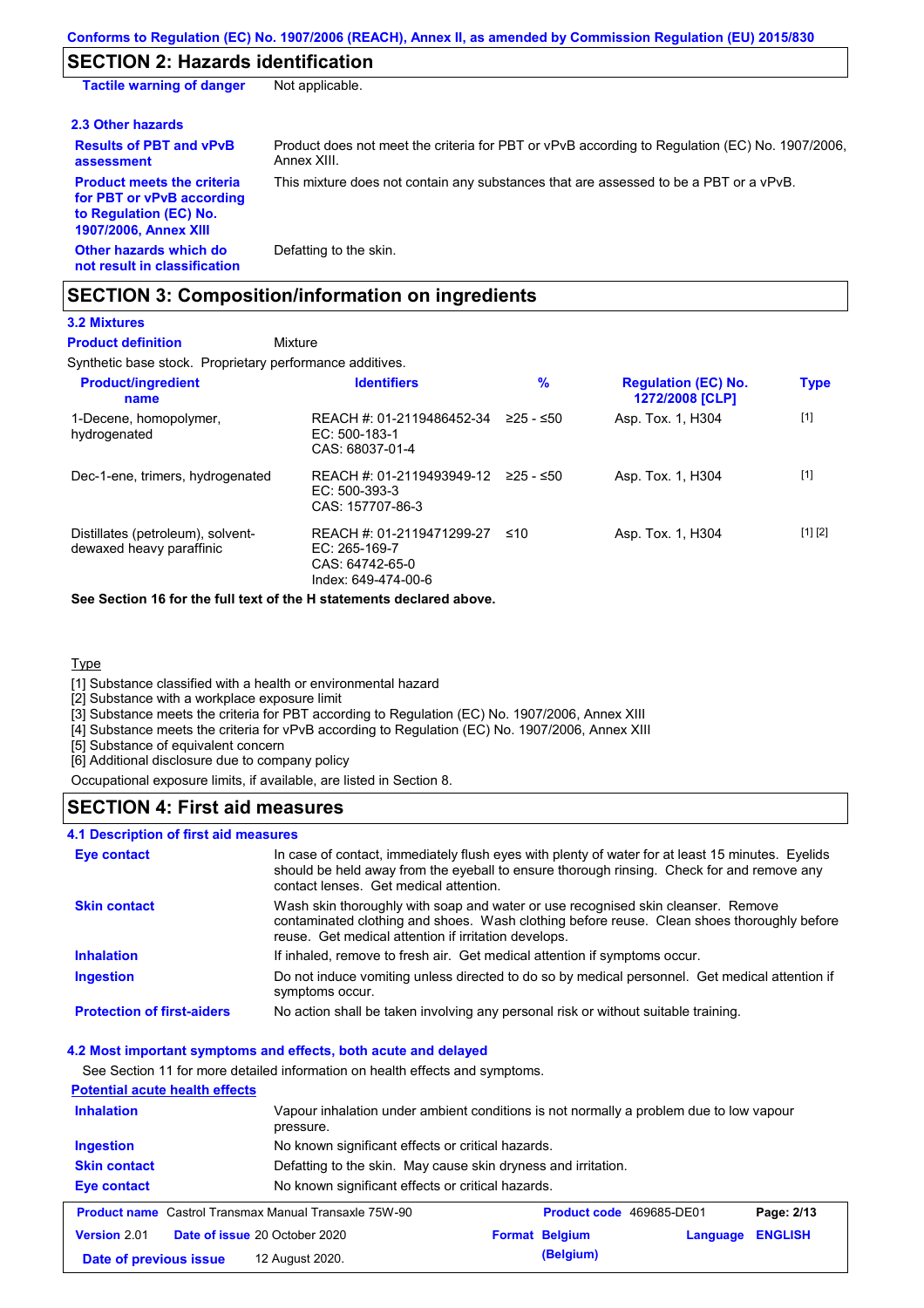| Conforms to Regulation (EC) No. 1907/2006 (REACH), Annex II, as amended by Commission Regulation (EU) 2015/830 |  |
|----------------------------------------------------------------------------------------------------------------|--|
|----------------------------------------------------------------------------------------------------------------|--|

### **SECTION 4: First aid measures**

| Delayed and immediate effects as well as chronic effects from short and long-term exposure |                                                                                                                   |  |  |
|--------------------------------------------------------------------------------------------|-------------------------------------------------------------------------------------------------------------------|--|--|
| <b>Inhalation</b>                                                                          | Overexposure to the inhalation of airborne droplets or aerosols may cause irritation of the<br>respiratory tract. |  |  |
| Ingestion                                                                                  | Ingestion of large quantities may cause nausea and diarrhoea.                                                     |  |  |
| <b>Skin contact</b>                                                                        | Prolonged or repeated contact can defat the skin and lead to irritation and/or dermatitis.                        |  |  |
| Eye contact                                                                                | Potential risk of transient stinging or redness if accidental eye contact occurs.                                 |  |  |

### **4.3 Indication of any immediate medical attention and special treatment needed**

Notes to physician Treatment should in general be symptomatic and directed to relieving any effects.

## **SECTION 5: Firefighting measures**

| 5.1 Extinguishing media                                   |                                                                                                                                                                                                                                                                                                                                                                   |
|-----------------------------------------------------------|-------------------------------------------------------------------------------------------------------------------------------------------------------------------------------------------------------------------------------------------------------------------------------------------------------------------------------------------------------------------|
| <b>Suitable extinguishing</b><br>media                    | In case of fire, use foam, dry chemical or carbon dioxide extinguisher or spray.                                                                                                                                                                                                                                                                                  |
| <b>Unsuitable extinguishing</b><br>media                  | Do not use water jet. The use of a water jet may cause the fire to spread by splashing the<br>burning product.                                                                                                                                                                                                                                                    |
| 5.2 Special hazards arising from the substance or mixture |                                                                                                                                                                                                                                                                                                                                                                   |
| <b>Hazards from the</b><br>substance or mixture           | In a fire or if heated, a pressure increase will occur and the container may burst.                                                                                                                                                                                                                                                                               |
| <b>Hazardous combustion</b><br>products                   | Combustion products may include the following:<br>carbon oxides (CO, CO <sub>2</sub> ) (carbon monoxide, carbon dioxide)                                                                                                                                                                                                                                          |
| 5.3 Advice for firefighters                               |                                                                                                                                                                                                                                                                                                                                                                   |
| <b>Special precautions for</b><br>fire-fighters           | No action shall be taken involving any personal risk or without suitable training. Promptly<br>isolate the scene by removing all persons from the vicinity of the incident if there is a fire.                                                                                                                                                                    |
| <b>Special protective</b><br>equipment for fire-fighters  | Fire-fighters should wear appropriate protective equipment and self-contained breathing<br>apparatus (SCBA) with a full face-piece operated in positive pressure mode. Clothing for fire-<br>fighters (including helmets, protective boots and gloves) conforming to European standard EN<br>469 will provide a basic level of protection for chemical incidents. |

# **SECTION 6: Accidental release measures**

|                                                          | 6.1 Personal precautions, protective equipment and emergency procedures                                                                                                                                                                                                                                                                                                                        |
|----------------------------------------------------------|------------------------------------------------------------------------------------------------------------------------------------------------------------------------------------------------------------------------------------------------------------------------------------------------------------------------------------------------------------------------------------------------|
| For non-emergency<br>personnel                           | No action shall be taken involving any personal risk or without suitable training. Evacuate<br>surrounding areas. Keep unnecessary and unprotected personnel from entering. Do not touch<br>or walk through spilt material. Floors may be slippery; use care to avoid falling. Put on<br>appropriate personal protective equipment.                                                            |
| For emergency responders                                 | If specialised clothing is required to deal with the spillage, take note of any information in<br>Section 8 on suitable and unsuitable materials. See also the information in "For non-<br>emergency personnel".                                                                                                                                                                               |
| <b>6.2 Environmental</b><br>precautions                  | Avoid dispersal of spilt material and runoff and contact with soil, waterways, drains and sewers.<br>Inform the relevant authorities if the product has caused environmental pollution (sewers,<br>waterways, soil or air).                                                                                                                                                                    |
| 6.3 Methods and material for containment and cleaning up |                                                                                                                                                                                                                                                                                                                                                                                                |
| <b>Small spill</b>                                       | Stop leak if without risk. Move containers from spill area. Absorb with an inert material and<br>place in an appropriate waste disposal container. Dispose of via a licensed waste disposal<br>contractor.                                                                                                                                                                                     |
| <b>Large spill</b>                                       | Stop leak if without risk. Move containers from spill area. Prevent entry into sewers, water<br>courses, basements or confined areas. Contain and collect spillage with non-combustible,<br>absorbent material e.g. sand, earth, vermiculite or diatomaceous earth and place in container<br>for disposal according to local regulations. Dispose of via a licensed waste disposal contractor. |
| 6.4 Reference to other<br><b>sections</b>                | See Section 1 for emergency contact information.<br>See Section 5 for firefighting measures.<br>See Section 8 for information on appropriate personal protective equipment.<br>See Section 12 for environmental precautions.<br>See Section 13 for additional waste treatment information.                                                                                                     |

|                        | <b>Product name</b> Castrol Transmax Manual Transaxle 75W-90 | <b>Product code</b> 469685-DE01 |                  | Page: 3/13 |
|------------------------|--------------------------------------------------------------|---------------------------------|------------------|------------|
| <b>Version 2.01</b>    | <b>Date of issue 20 October 2020</b>                         | <b>Format Belgium</b>           | Language ENGLISH |            |
| Date of previous issue | 12 August 2020.                                              | (Belgium)                       |                  |            |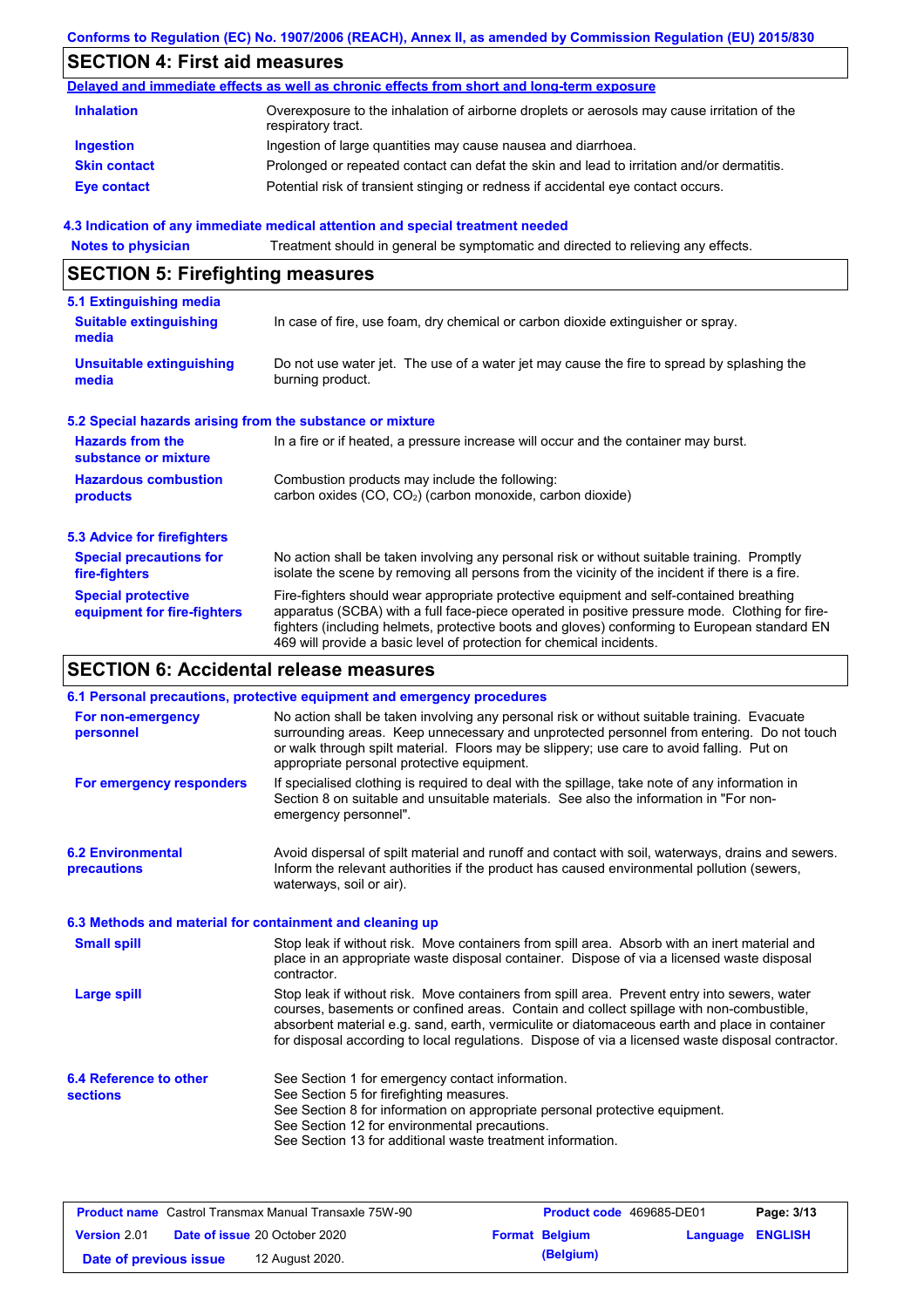## **SECTION 7: Handling and storage**

| 7.1 Precautions for safe handling                                                    |                                                                                                                                                                                                                                                                                                                                                                                                                                                                                          |
|--------------------------------------------------------------------------------------|------------------------------------------------------------------------------------------------------------------------------------------------------------------------------------------------------------------------------------------------------------------------------------------------------------------------------------------------------------------------------------------------------------------------------------------------------------------------------------------|
| <b>Protective measures</b>                                                           | Put on appropriate personal protective equipment.                                                                                                                                                                                                                                                                                                                                                                                                                                        |
| <b>Advice on general</b><br>occupational hygiene                                     | Eating, drinking and smoking should be prohibited in areas where this material is handled,<br>stored and processed. Wash thoroughly after handling. Remove contaminated clothing and<br>protective equipment before entering eating areas. See also Section 8 for additional<br>information on hygiene measures.                                                                                                                                                                         |
| <b>7.2 Conditions for safe</b><br>storage, including any<br><i>incompatibilities</i> | Store in accordance with local regulations. Store in a dry, cool and well-ventilated area, away<br>from incompatible materials (see Section 10). Keep away from heat and direct sunlight. Keep<br>container tightly closed and sealed until ready for use. Containers that have been opened must<br>be carefully resealed and kept upright to prevent leakage. Store and use only in equipment/<br>containers designed for use with this product. Do not store in unlabelled containers. |
| <b>Not suitable</b>                                                                  | Prolonged exposure to elevated temperature.                                                                                                                                                                                                                                                                                                                                                                                                                                              |
| 7.3 Specific end use(s)                                                              |                                                                                                                                                                                                                                                                                                                                                                                                                                                                                          |
| <b>Recommendations</b>                                                               | See section 1.2 and Exposure scenarios in annex, if applicable.                                                                                                                                                                                                                                                                                                                                                                                                                          |
|                                                                                      | <b>SECTION 8: Exposure controls/personal protection</b>                                                                                                                                                                                                                                                                                                                                                                                                                                  |
| <b>8.1 Control parameters</b>                                                        |                                                                                                                                                                                                                                                                                                                                                                                                                                                                                          |

**Occupational exposure limits**

| <b>Product/ingredient name</b>                               | <b>Exposure limit values</b>                                                                                                                                                 |
|--------------------------------------------------------------|------------------------------------------------------------------------------------------------------------------------------------------------------------------------------|
| Distillates (petroleum), solvent-dewaxed heavy<br>paraffinic | Limit values (Belgium).<br>TWA: 5 mg/m <sup>3</sup> 8 hours. Issued/Revised: 10/2002 Form: Mist<br>STEL: 10 mg/m <sup>3</sup> 15 minutes. Issued/Revised: 10/2002 Form: Mist |

Whilst specific OELs for certain components may be shown in this section, other components may be present in any mist, vapour or dust produced. Therefore, the specific OELs may not be applicable to the product as a whole and are provided for guidance only.

**Recommended monitoring procedures**

If this product contains ingredients with exposure limits, personal, workplace atmosphere or biological monitoring may be required to determine the effectiveness of the ventilation or other control measures and/or the necessity to use respiratory protective equipment. Reference should be made to monitoring standards, such as the following: European Standard EN 689 (Workplace atmospheres - Guidance for the assessment of exposure by inhalation to chemical agents for comparison with limit values and measurement strategy) European Standard EN 14042 (Workplace atmospheres - Guide for the application and use of procedures for the assessment of exposure to chemical and biological agents) European Standard EN 482 (Workplace atmospheres - General requirements for the performance of procedures for the measurement of chemical agents) Reference to national guidance documents for methods for the determination of hazardous substances will also be required.

#### **Derived No Effect Level**

No DNELs/DMELs available.

#### **Predicted No Effect Concentration**

No PNECs available

| <b>Appropriate engineering</b><br>controls | Provide exhaust ventilation or other engineering controls to keep the relevant airborne<br>concentrations below their respective occupational exposure limits.<br>All activities involving chemicals should be assessed for their risks to health, to ensure<br>exposures are adequately controlled. Personal protective equipment should only be considered<br>after other forms of control measures (e.g. engineering controls) have been suitably evaluated.<br>Personal protective equipment should conform to appropriate standards, be suitable for use, be<br>kept in good condition and properly maintained.<br>Your supplier of personal protective equipment should be consulted for advice on selection and<br>appropriate standards. For further information contact your national organisation for standards.<br>The final choice of protective equipment will depend upon a risk assessment. It is important to<br>ensure that all items of personal protective equipment are compatible. |
|--------------------------------------------|---------------------------------------------------------------------------------------------------------------------------------------------------------------------------------------------------------------------------------------------------------------------------------------------------------------------------------------------------------------------------------------------------------------------------------------------------------------------------------------------------------------------------------------------------------------------------------------------------------------------------------------------------------------------------------------------------------------------------------------------------------------------------------------------------------------------------------------------------------------------------------------------------------------------------------------------------------------------------------------------------------|
| <b>Individual protection measures</b>      |                                                                                                                                                                                                                                                                                                                                                                                                                                                                                                                                                                                                                                                                                                                                                                                                                                                                                                                                                                                                         |
| <b>Hygiene measures</b>                    | Wash hands, forearms and face thoroughly after handling chemical products, before eating,<br>smoking and using the lavatory and at the end of the working period. Ensure that eyewash<br>stations and safety showers are close to the workstation location.                                                                                                                                                                                                                                                                                                                                                                                                                                                                                                                                                                                                                                                                                                                                             |
| <b>Respiratory protection</b>              |                                                                                                                                                                                                                                                                                                                                                                                                                                                                                                                                                                                                                                                                                                                                                                                                                                                                                                                                                                                                         |

|                        | <b>Product name</b> Castrol Transmax Manual Transaxle 75W-90 | <b>Product code</b> 469685-DE01 |                  | Page: 4/13 |
|------------------------|--------------------------------------------------------------|---------------------------------|------------------|------------|
| <b>Version 2.01</b>    | <b>Date of issue 20 October 2020</b>                         | <b>Format Belgium</b>           | Language ENGLISH |            |
| Date of previous issue | 12 August 2020.                                              | (Belgium)                       |                  |            |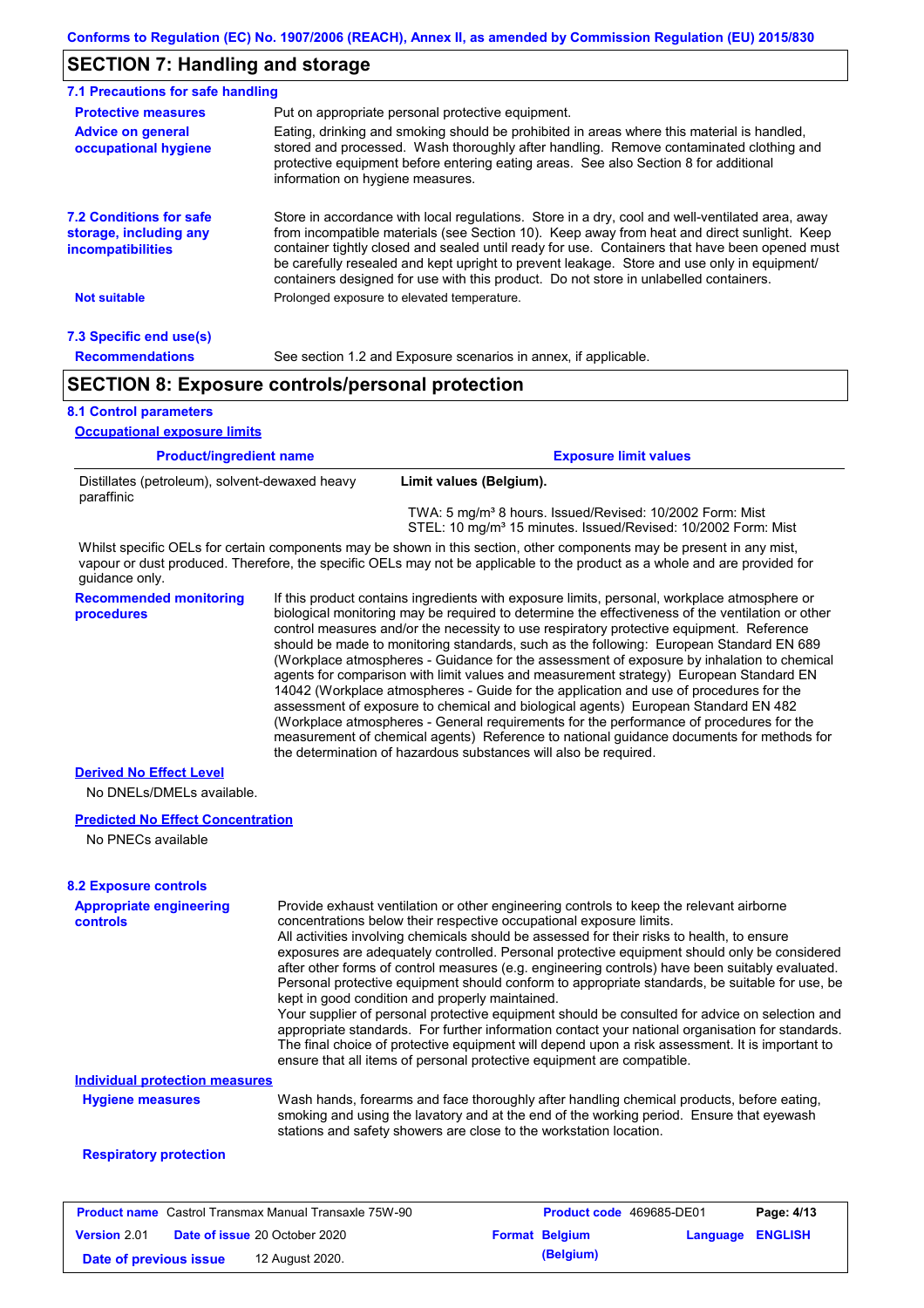# **SECTION 8: Exposure controls/personal protection**

|                            | In case of insufficient ventilation, wear suitable respiratory equipment.<br>The correct choice of respiratory protection depends upon the chemicals being handled, the<br>conditions of work and use, and the condition of the respiratory equipment. Safety procedures<br>should be developed for each intended application. Respiratory protection equipment should<br>therefore be chosen in consultation with the supplier/manufacturer and with a full assessment<br>of the working conditions.                                                                                                                                             |
|----------------------------|---------------------------------------------------------------------------------------------------------------------------------------------------------------------------------------------------------------------------------------------------------------------------------------------------------------------------------------------------------------------------------------------------------------------------------------------------------------------------------------------------------------------------------------------------------------------------------------------------------------------------------------------------|
| <b>Eye/face protection</b> | Safety glasses with side shields.                                                                                                                                                                                                                                                                                                                                                                                                                                                                                                                                                                                                                 |
| <b>Skin protection</b>     |                                                                                                                                                                                                                                                                                                                                                                                                                                                                                                                                                                                                                                                   |
| <b>Hand protection</b>     | <b>General Information:</b>                                                                                                                                                                                                                                                                                                                                                                                                                                                                                                                                                                                                                       |
|                            | Because specific work environments and material handling practices vary, safety procedures<br>should be developed for each intended application. The correct choice of protective gloves<br>depends upon the chemicals being handled, and the conditions of work and use. Most gloves<br>provide protection for only a limited time before they must be discarded and replaced (even the<br>best chemically resistant gloves will break down after repeated chemical exposures).                                                                                                                                                                  |
|                            | Gloves should be chosen in consultation with the supplier / manufacturer and taking account of<br>a full assessment of the working conditions.                                                                                                                                                                                                                                                                                                                                                                                                                                                                                                    |
|                            | Recommended: Nitrile gloves.<br><b>Breakthrough time:</b>                                                                                                                                                                                                                                                                                                                                                                                                                                                                                                                                                                                         |
|                            | Breakthrough time data are generated by glove manufacturers under laboratory test conditions<br>and represent how long a glove can be expected to provide effective permeation resistance. It<br>is important when following breakthrough time recommendations that actual workplace<br>conditions are taken into account. Always consult with your glove supplier for up-to-date<br>technical information on breakthrough times for the recommended glove type.<br>Our recommendations on the selection of gloves are as follows:                                                                                                                |
|                            | Continuous contact:                                                                                                                                                                                                                                                                                                                                                                                                                                                                                                                                                                                                                               |
|                            | Gloves with a minimum breakthrough time of 240 minutes, or >480 minutes if suitable gloves<br>can be obtained.<br>If suitable gloves are not available to offer that level of protection, gloves with shorter<br>breakthrough times may be acceptable as long as appropriate glove maintenance and<br>replacement regimes are determined and adhered to.                                                                                                                                                                                                                                                                                          |
|                            | Short-term / splash protection:                                                                                                                                                                                                                                                                                                                                                                                                                                                                                                                                                                                                                   |
|                            | Recommended breakthrough times as above.<br>It is recognised that for short-term, transient exposures, gloves with shorter breakthrough times<br>may commonly be used. Therefore, appropriate maintenance and replacement regimes must<br>be determined and rigorously followed.                                                                                                                                                                                                                                                                                                                                                                  |
|                            | <b>Glove Thickness:</b>                                                                                                                                                                                                                                                                                                                                                                                                                                                                                                                                                                                                                           |
|                            | For general applications, we recommend gloves with a thickness typically greater than 0.35 mm.                                                                                                                                                                                                                                                                                                                                                                                                                                                                                                                                                    |
|                            | It should be emphasised that glove thickness is not necessarily a good predictor of glove<br>resistance to a specific chemical, as the permeation efficiency of the glove will be dependent<br>on the exact composition of the glove material. Therefore, glove selection should also be based<br>on consideration of the task requirements and knowledge of breakthrough times.<br>Glove thickness may also vary depending on the glove manufacturer, the glove type and the<br>glove model. Therefore, the manufacturers' technical data should always be taken into account<br>to ensure selection of the most appropriate glove for the task. |
|                            | Note: Depending on the activity being conducted, gloves of varying thickness may be required<br>for specific tasks. For example:                                                                                                                                                                                                                                                                                                                                                                                                                                                                                                                  |
|                            | • Thinner gloves (down to 0.1 mm or less) may be required where a high degree of manual<br>dexterity is needed. However, these gloves are only likely to give short duration protection and<br>would normally be just for single use applications, then disposed of.                                                                                                                                                                                                                                                                                                                                                                              |
|                            | • Thicker gloves (up to 3 mm or more) may be required where there is a mechanical (as well<br>as a chemical) risk i.e. where there is abrasion or puncture potential.                                                                                                                                                                                                                                                                                                                                                                                                                                                                             |

| <b>Product name</b> Castrol Transmax Manual Transaxle 75W-90 |  | Product code 469685-DE01             |  | Page: 5/13            |                  |  |
|--------------------------------------------------------------|--|--------------------------------------|--|-----------------------|------------------|--|
| <b>Version 2.01</b>                                          |  | <b>Date of issue 20 October 2020</b> |  | <b>Format Belgium</b> | Language ENGLISH |  |
| Date of previous issue                                       |  | 12 August 2020.                      |  | (Belgium)             |                  |  |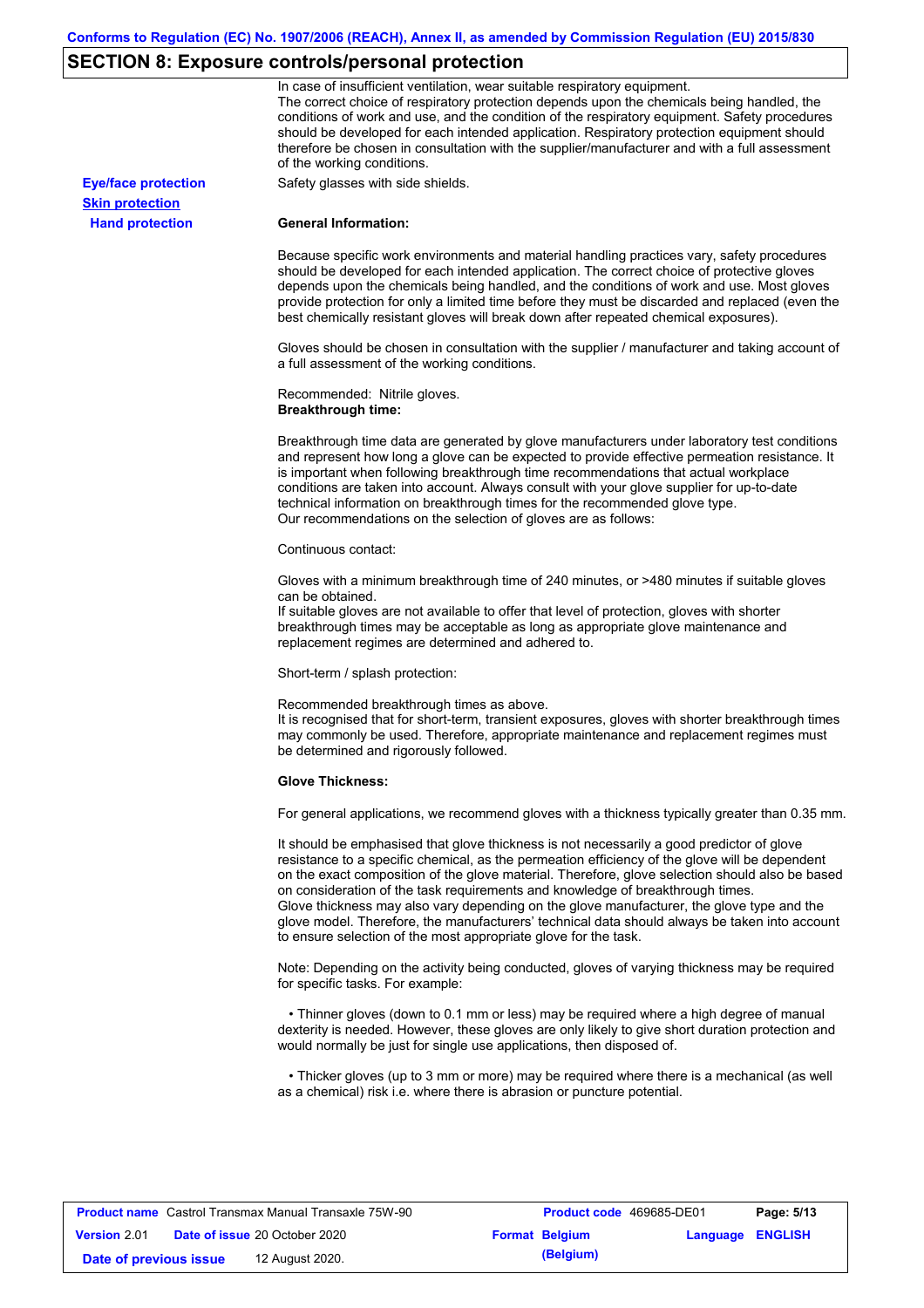# **SECTION 8: Exposure controls/personal protection**

| <b>Skin and body</b>                      | Use of protective clothing is good industrial practice.<br>Personal protective equipment for the body should be selected based on the task being<br>performed and the risks involved and should be approved by a specialist before handling this<br>product.<br>Cotton or polyester/cotton overalls will only provide protection against light superficial<br>contamination that will not soak through to the skin. Overalls should be laundered on a regular<br>basis. When the risk of skin exposure is high (e.g. when cleaning up spillages or if there is a<br>risk of splashing) then chemical resistant aprons and/or impervious chemical suits and boots<br>will be required. |
|-------------------------------------------|---------------------------------------------------------------------------------------------------------------------------------------------------------------------------------------------------------------------------------------------------------------------------------------------------------------------------------------------------------------------------------------------------------------------------------------------------------------------------------------------------------------------------------------------------------------------------------------------------------------------------------------------------------------------------------------|
| <b>Refer to standards:</b>                | Respiratory protection: EN 529<br>Gloves: EN 420, EN 374<br>Eye protection: EN 166<br>Filtering half-mask: EN 149<br>Filtering half-mask with valve: EN 405<br>Half-mask: EN 140 plus filter<br>Full-face mask: EN 136 plus filter<br>Particulate filters: EN 143<br>Gas/combined filters: EN 14387                                                                                                                                                                                                                                                                                                                                                                                   |
| <b>Environmental exposure</b><br>controls | Emissions from ventilation or work process equipment should be checked to ensure they<br>comply with the requirements of environmental protection legislation. In some cases, fume<br>scrubbers, filters or engineering modifications to the process equipment will be necessary to<br>reduce emissions to acceptable levels.                                                                                                                                                                                                                                                                                                                                                         |

## **SECTION 9: Physical and chemical properties**

### **9.1 Information on basic physical and chemical properties**

#### **9.2 Other information**

No additional information.

|                        | <b>Product name</b> Castrol Transmax Manual Transaxle 75W-90 | <b>Product code</b> 469685-DE01 |                         | Page: 6/13 |
|------------------------|--------------------------------------------------------------|---------------------------------|-------------------------|------------|
| Version 2.01           | <b>Date of issue 20 October 2020</b>                         | <b>Format Belgium</b>           | <b>Language ENGLISH</b> |            |
| Date of previous issue | 12 August 2020.                                              | (Belgium)                       |                         |            |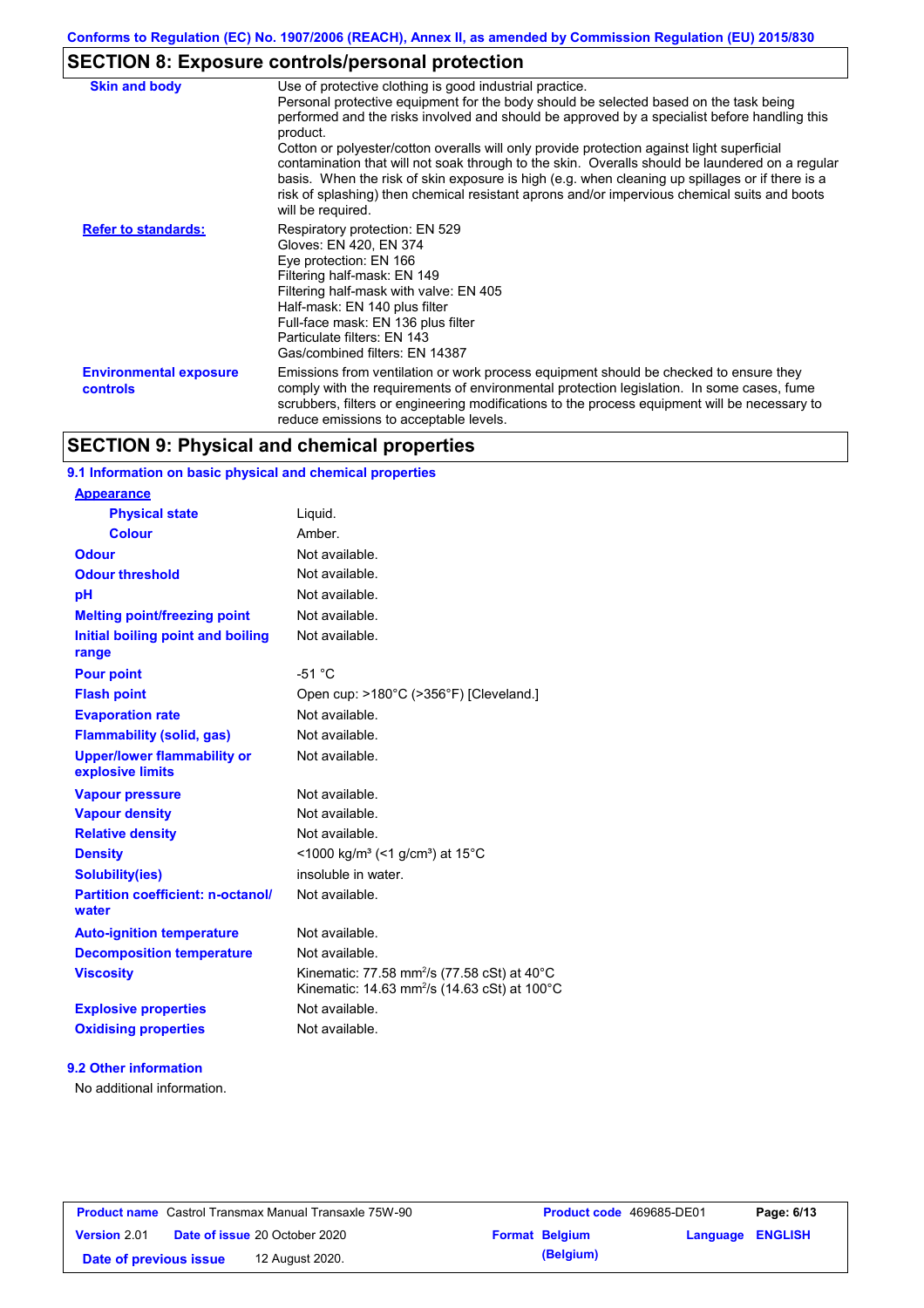| <b>SECTION 10: Stability and reactivity</b>       |                                                                                                                                                                         |  |  |  |
|---------------------------------------------------|-------------------------------------------------------------------------------------------------------------------------------------------------------------------------|--|--|--|
| <b>10.1 Reactivity</b>                            | No specific test data available for this product. Refer to Conditions to avoid and Incompatible<br>materials for additional information.                                |  |  |  |
| <b>10.2 Chemical stability</b>                    | The product is stable.                                                                                                                                                  |  |  |  |
| <b>10.3 Possibility of</b><br>hazardous reactions | Under normal conditions of storage and use, hazardous reactions will not occur.<br>Under normal conditions of storage and use, hazardous polymerisation will not occur. |  |  |  |
| <b>10.4 Conditions to avoid</b>                   | Avoid all possible sources of ignition (spark or flame).                                                                                                                |  |  |  |
| <b>10.5 Incompatible materials</b>                | Reactive or incompatible with the following materials: oxidising materials.                                                                                             |  |  |  |
| <b>10.6 Hazardous</b><br>decomposition products   | Under normal conditions of storage and use, hazardous decomposition products should not be<br>produced.                                                                 |  |  |  |

## **SECTION 11: Toxicological information**

| 11.1 Information on toxicological effects          |                                                                                                                             |
|----------------------------------------------------|-----------------------------------------------------------------------------------------------------------------------------|
| <b>Acute toxicity estimates</b>                    |                                                                                                                             |
| Not available.                                     |                                                                                                                             |
| <b>Information on likely</b><br>routes of exposure | Routes of entry anticipated: Dermal, Inhalation.                                                                            |
| <b>Potential acute health effects</b>              |                                                                                                                             |
| <b>Inhalation</b>                                  | Vapour inhalation under ambient conditions is not normally a problem due to low vapour<br>pressure.                         |
| <b>Ingestion</b>                                   | No known significant effects or critical hazards.                                                                           |
| <b>Skin contact</b>                                | Defatting to the skin. May cause skin dryness and irritation.                                                               |
| <b>Eye contact</b>                                 | No known significant effects or critical hazards.                                                                           |
|                                                    | Symptoms related to the physical, chemical and toxicological characteristics                                                |
| <b>Inhalation</b>                                  | May be harmful by inhalation if exposure to vapour, mists or fumes resulting from thermal<br>decomposition products occurs. |
| <b>Ingestion</b>                                   | No specific data.                                                                                                           |
| <b>Skin contact</b>                                | Adverse symptoms may include the following:<br>irritation<br>dryness<br>cracking                                            |
| <b>Eye contact</b>                                 | No specific data.                                                                                                           |
|                                                    | Delayed and immediate effects as well as chronic effects from short and long-term exposure                                  |
| <b>Inhalation</b>                                  | Overexposure to the inhalation of airborne droplets or aerosols may cause irritation of the<br>respiratory tract.           |
| <b>Ingestion</b>                                   | Ingestion of large quantities may cause nausea and diarrhoea.                                                               |
| <b>Skin contact</b>                                | Prolonged or repeated contact can defat the skin and lead to irritation and/or dermatitis.                                  |
| <b>Eye contact</b>                                 | Potential risk of transient stinging or redness if accidental eye contact occurs.                                           |
| <b>Potential chronic health effects</b>            |                                                                                                                             |
| <b>General</b>                                     | No known significant effects or critical hazards.                                                                           |
| <b>Carcinogenicity</b>                             | No known significant effects or critical hazards.                                                                           |
| <b>Mutagenicity</b>                                | No known significant effects or critical hazards.                                                                           |
| <b>Developmental effects</b>                       | No known significant effects or critical hazards.                                                                           |
| <b>Fertility effects</b>                           | No known significant effects or critical hazards.                                                                           |

# **SECTION 12: Ecological information**

#### **12.1 Toxicity**

**Environmental hazards** Not classified as dangerous

#### **12.2 Persistence and degradability**

Partially biodegradable.

#### **12.3 Bioaccumulative potential**

This product is not expected to bioaccumulate through food chains in the environment.

|                        | <b>Product name</b> Castrol Transmax Manual Transaxle 75W-90 | <b>Product code</b> 469685-DE01 |                         | Page: 7/13 |
|------------------------|--------------------------------------------------------------|---------------------------------|-------------------------|------------|
| <b>Version 2.01</b>    | <b>Date of issue 20 October 2020</b>                         | <b>Format Belgium</b>           | <b>Language ENGLISH</b> |            |
| Date of previous issue | 12 August 2020.                                              | (Belgium)                       |                         |            |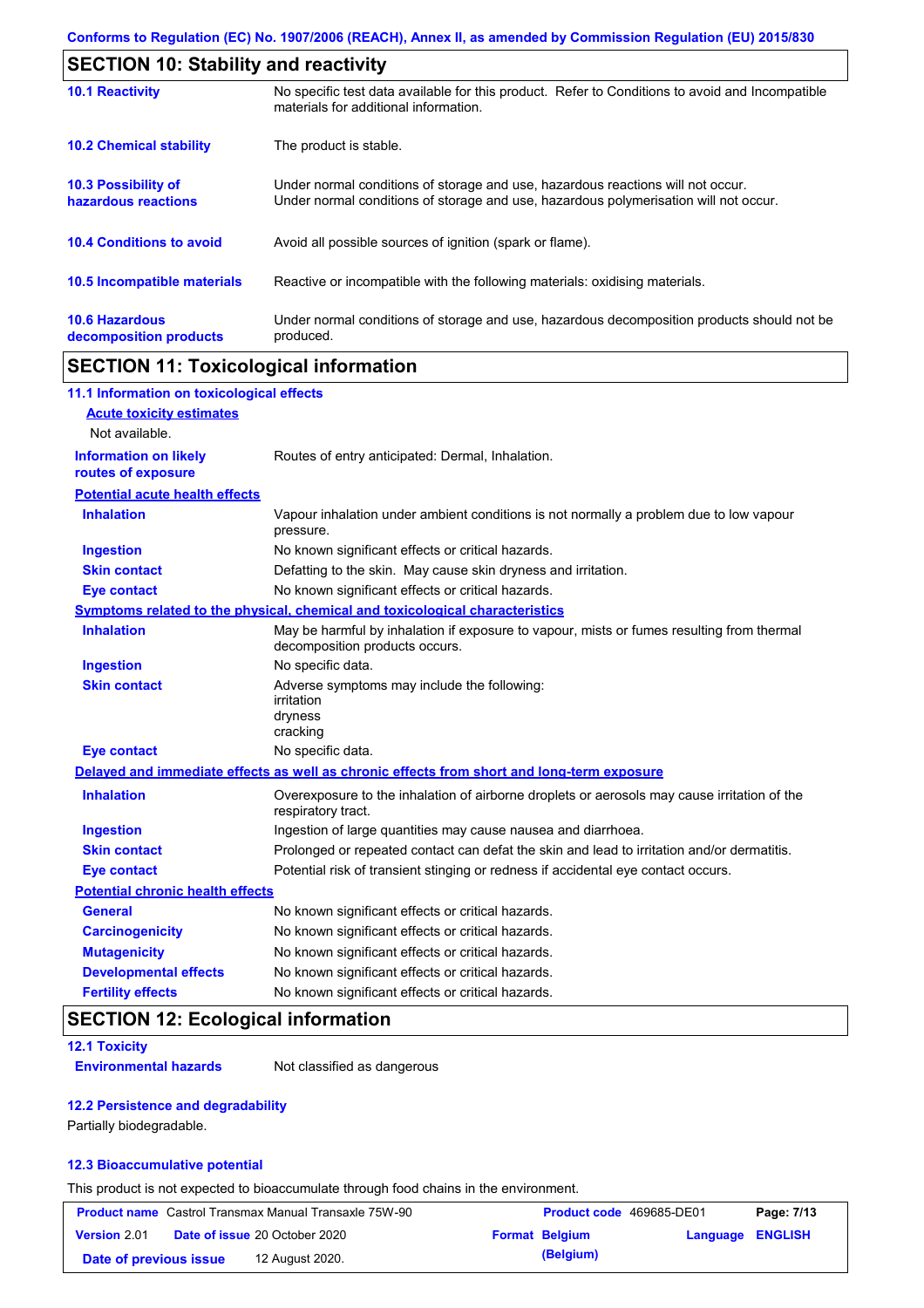## **SECTION 12: Ecological information**

| <b>12.4 Mobility in soil</b>                            |                                                                      |
|---------------------------------------------------------|----------------------------------------------------------------------|
| <b>Soil/water partition</b><br><b>coefficient (Koc)</b> | Not available.                                                       |
| <b>Mobility</b>                                         | Spillages may penetrate the soil causing ground water contamination. |

#### **12.5 Results of PBT and vPvB assessment**

Product does not meet the criteria for PBT or vPvB according to Regulation (EC) No. 1907/2006, Annex XIII.

| 12.6 Other adverse effects          |                                                                                                                           |
|-------------------------------------|---------------------------------------------------------------------------------------------------------------------------|
| <b>Other ecological information</b> | Spills may form a film on water surfaces causing physical damage to organisms. Oxygen<br>transfer could also be impaired. |
|                                     |                                                                                                                           |

### **SECTION 13: Disposal considerations**

### **13.1 Waste treatment methods**

**Product**

**Methods of disposal**

Where possible, arrange for product to be recycled. Dispose of via an authorised person/ licensed waste disposal contractor in accordance with local regulations.

**Hazardous waste** Yes.

#### **European waste catalogue (EWC)**

| Waste code | <b>Waste designation</b>                |
|------------|-----------------------------------------|
| 13 02 08*  | other engine, gear and lubricating oils |

However, deviation from the intended use and/or the presence of any potential contaminants may require an alternative waste disposal code to be assigned by the end user.

#### **Packaging**

| <b>Methods of disposal</b> | Where possible, arrange for product to be recycled. Dispose of via an authorised person/<br>licensed waste disposal contractor in accordance with local regulations.                                                                    |
|----------------------------|-----------------------------------------------------------------------------------------------------------------------------------------------------------------------------------------------------------------------------------------|
| <b>Special precautions</b> | This material and its container must be disposed of in a safe way. Empty containers or liners<br>may retain some product residues. Avoid dispersal of spilt material and runoff and contact with<br>soil, waterways, drains and sewers. |
| <b>References</b>          | Commission 2014/955/EU<br>Directive 2008/98/EC                                                                                                                                                                                          |

# **SECTION 14: Transport information**

|                                                | <b>ADR/RID</b> | <b>ADN</b>     | <b>IMDG</b>    | <b>IATA</b>    |
|------------------------------------------------|----------------|----------------|----------------|----------------|
| 14.1 UN number                                 | Not regulated. | Not regulated. | Not regulated. | Not regulated. |
| 14.2 UN proper<br>shipping name                |                |                |                |                |
| <b>14.3 Transport</b><br>hazard class(es)      |                |                |                |                |
| 14.4 Packing<br>group                          |                |                |                |                |
| 14.5<br><b>Environmental</b><br><b>hazards</b> | No.            | No.            | No.            | No.            |
| <b>Additional</b><br><b>information</b>        |                |                |                |                |

**14.6 Special precautions for user** Not available.

**14.7 Transport in bulk according to Annex II of Marpol and the IBC Code** Not available.

|                        | <b>Product name</b> Castrol Transmax Manual Transaxle 75W-90 | <b>Product code</b> 469685-DE01 |                         | Page: 8/13 |
|------------------------|--------------------------------------------------------------|---------------------------------|-------------------------|------------|
| Version 2.01           | <b>Date of issue 20 October 2020</b>                         | <b>Format Belgium</b>           | <b>Language ENGLISH</b> |            |
| Date of previous issue | 12 August 2020.                                              | (Belgium)                       |                         |            |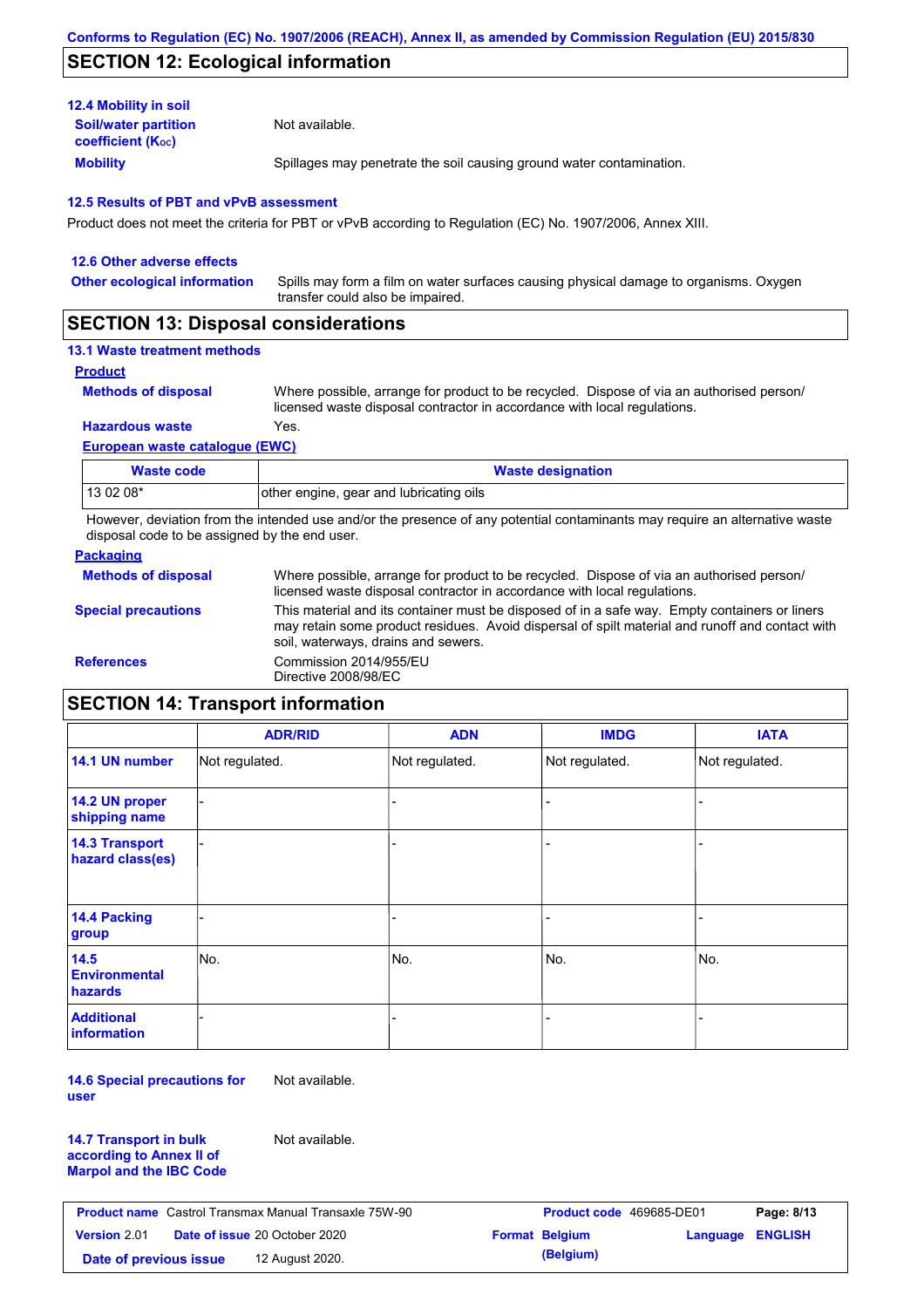# **SECTION 15: Regulatory information**

|                                                                 | 15.1 Safety, health and environmental regulations/legislation specific for the substance or mixture                            |
|-----------------------------------------------------------------|--------------------------------------------------------------------------------------------------------------------------------|
| EU Regulation (EC) No. 1907/2006 (REACH)                        |                                                                                                                                |
| Annex XIV - List of substances subject to authorisation         |                                                                                                                                |
| <b>Annex XIV</b>                                                |                                                                                                                                |
| None of the components are listed.                              |                                                                                                                                |
| <b>Substances of very high concern</b>                          |                                                                                                                                |
| None of the components are listed.                              |                                                                                                                                |
| <b>Other regulations</b>                                        |                                                                                                                                |
| <b>REACH Status</b>                                             | The company, as identified in Section 1, sells this product in the EU in compliance with the<br>current requirements of REACH. |
| <b>United States inventory</b><br>(TSCA 8b)                     | All components are active or exempted.                                                                                         |
| <b>Australia inventory (AICS)</b>                               | All components are listed or exempted.                                                                                         |
| <b>Canada inventory</b>                                         | All components are listed or exempted.                                                                                         |
| <b>China inventory (IECSC)</b>                                  | All components are listed or exempted.                                                                                         |
| <b>Japan inventory (ENCS)</b>                                   | All components are listed or exempted.                                                                                         |
| <b>Korea inventory (KECI)</b>                                   | All components are listed or exempted.                                                                                         |
| <b>Philippines inventory</b><br>(PICCS)                         | All components are listed or exempted.                                                                                         |
| <b>Taiwan Chemical</b><br><b>Substances Inventory</b><br>(TCSI) | All components are listed or exempted.                                                                                         |
| Ozone depleting substances (1005/2009/EU)<br>Not listed.        |                                                                                                                                |
| Prior Informed Consent (PIC) (649/2012/EU)<br>Not listed.       |                                                                                                                                |
| <b>EU - Water framework directive - Priority substances</b>     |                                                                                                                                |
| None of the components are listed.                              |                                                                                                                                |
| <b>Seveso Directive</b>                                         |                                                                                                                                |

This product is not controlled under the Seveso Directive.

| <b>15.2 Chemical safety</b> | A Chemical Safety Assessment has been carried out for one or more of the substances within  |
|-----------------------------|---------------------------------------------------------------------------------------------|
| assessment                  | this mixture. A Chemical Safety Assessment has not been carried out for the mixture itself. |

# **SECTION 16: Other information**

| <b>Abbreviations and acronyms</b>                            | Inland Waterway                                                                          | ADN = European Provisions concerning the International Carriage of Dangerous Goods by    |          |                |  |  |  |
|--------------------------------------------------------------|------------------------------------------------------------------------------------------|------------------------------------------------------------------------------------------|----------|----------------|--|--|--|
|                                                              | Road                                                                                     | ADR = The European Agreement concerning the International Carriage of Dangerous Goods by |          |                |  |  |  |
|                                                              | ATE = Acute Toxicity Estimate                                                            |                                                                                          |          |                |  |  |  |
|                                                              | <b>BCF</b> = Bioconcentration Factor                                                     |                                                                                          |          |                |  |  |  |
|                                                              | CAS = Chemical Abstracts Service                                                         |                                                                                          |          |                |  |  |  |
|                                                              | CLP = Classification, Labelling and Packaging Regulation [Regulation (EC) No. 1272/2008] |                                                                                          |          |                |  |  |  |
|                                                              | CSA = Chemical Safety Assessment                                                         |                                                                                          |          |                |  |  |  |
|                                                              | CSR = Chemical Safety Report                                                             |                                                                                          |          |                |  |  |  |
|                                                              | DMEL = Derived Minimal Effect Level                                                      |                                                                                          |          |                |  |  |  |
|                                                              | DNEL = Derived No Effect Level                                                           |                                                                                          |          |                |  |  |  |
|                                                              |                                                                                          | EINECS = European Inventory of Existing Commercial chemical Substances                   |          |                |  |  |  |
|                                                              | ES = Exposure Scenario                                                                   |                                                                                          |          |                |  |  |  |
|                                                              | EUH statement = CLP-specific Hazard statement                                            |                                                                                          |          |                |  |  |  |
|                                                              | EWC = European Waste Catalogue                                                           |                                                                                          |          |                |  |  |  |
|                                                              | GHS = Globally Harmonized System of Classification and Labelling of Chemicals            |                                                                                          |          |                |  |  |  |
|                                                              | IATA = International Air Transport Association                                           |                                                                                          |          |                |  |  |  |
|                                                              | IBC = Intermediate Bulk Container                                                        |                                                                                          |          |                |  |  |  |
|                                                              | <b>IMDG = International Maritime Dangerous Goods</b>                                     |                                                                                          |          |                |  |  |  |
|                                                              | LogPow = logarithm of the octanol/water partition coefficient                            |                                                                                          |          |                |  |  |  |
|                                                              |                                                                                          | MARPOL = International Convention for the Prevention of Pollution From Ships, 1973 as    |          |                |  |  |  |
|                                                              | modified by the Protocol of 1978. ("Marpol" = marine pollution)                          |                                                                                          |          |                |  |  |  |
|                                                              |                                                                                          | OECD = Organisation for Economic Co-operation and Development                            |          |                |  |  |  |
|                                                              | PBT = Persistent, Bioaccumulative and Toxic                                              |                                                                                          |          |                |  |  |  |
| <b>Product name</b> Castrol Transmax Manual Transaxle 75W-90 |                                                                                          | <b>Product code</b> 469685-DE01                                                          |          | Page: 9/13     |  |  |  |
| <b>Version 2.01</b>                                          | <b>Date of issue 20 October 2020</b>                                                     | <b>Format Belgium</b>                                                                    | Language | <b>ENGLISH</b> |  |  |  |

**Date of previous issue 12 August 2020. (Belgium)**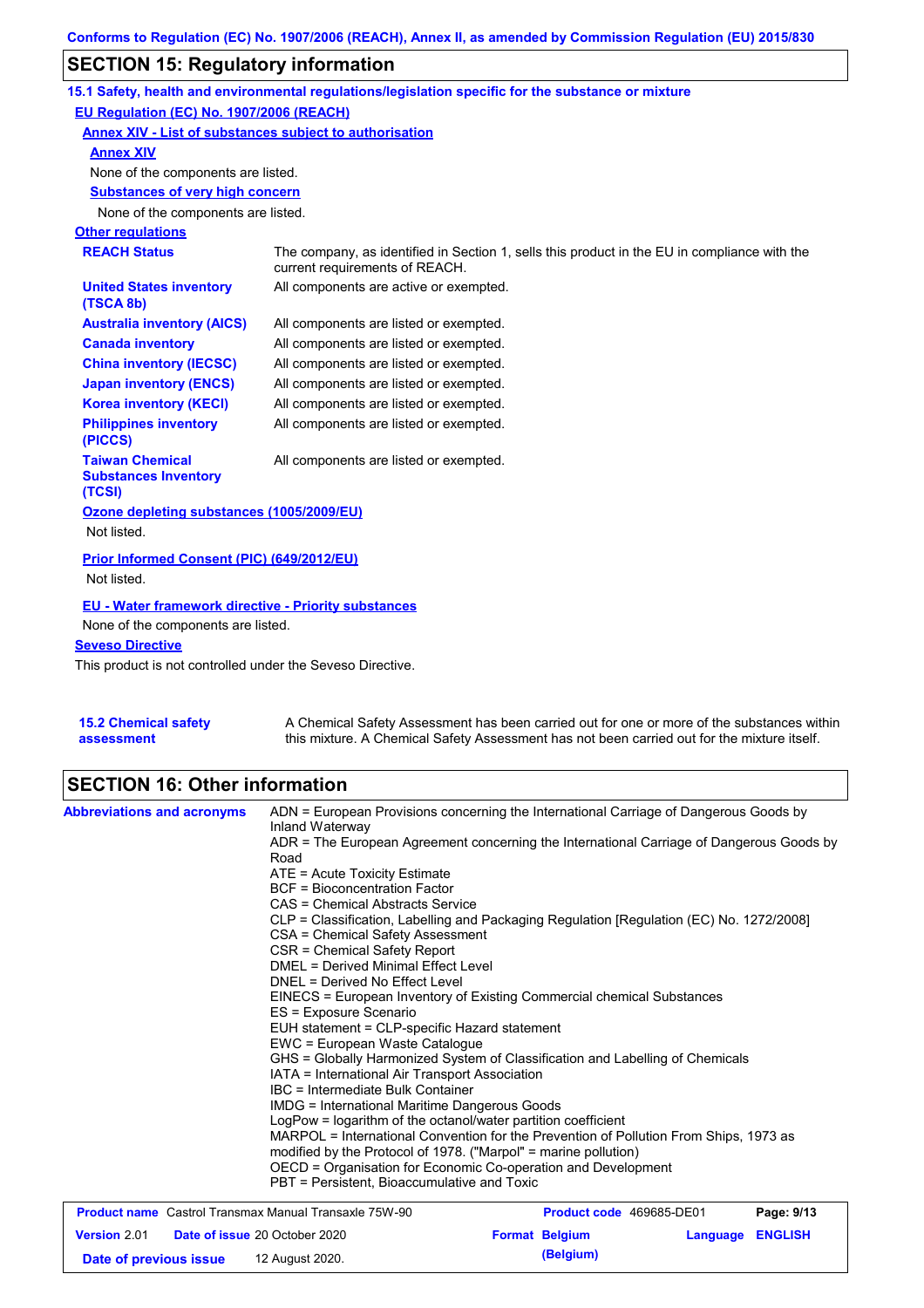### **SECTION 16: Other information**

PNEC = Predicted No Effect Concentration REACH = Registration, Evaluation, Authorisation and Restriction of Chemicals Regulation [Regulation (EC) No. 1907/2006] RID = The Regulations concerning the International Carriage of Dangerous Goods by Rail RRN = REACH Registration Number SADT = Self-Accelerating Decomposition Temperature SVHC = Substances of Very High Concern STOT-RE = Specific Target Organ Toxicity - Repeated Exposure STOT-SE = Specific Target Organ Toxicity - Single Exposure TWA = Time weighted average UN = United Nations UVCB = Complex hydrocarbon substance VOC = Volatile Organic Compound vPvB = Very Persistent and Very Bioaccumulative Varies = may contain one or more of the following 64741-88-4 / RRN 01-2119488706-23, 64741-89-5 / RRN 01-2119487067-30, 64741-95-3 / RRN 01-2119487081-40, 64741-96-4/ RRN 01-2119483621-38, 64742-01-4 / RRN 01-2119488707-21, 64742-44-5 / RRN 01-2119985177-24, 64742-45-6, 64742-52-5 / RRN 01-2119467170-45, 64742-53-6 / RRN 01-2119480375-34, 64742-54-7 / RRN 01-2119484627-25, 64742-55-8 / RRN 01-2119487077-29, 64742-56-9 / RRN 01-2119480132-48, 64742-57-0 / RRN 01-2119489287-22, 64742-58-1, 64742-62-7 / RRN 01-2119480472-38, 64742-63-8, 64742-65-0 / RRN 01-2119471299-27, 64742-70-7 / RRN 01-2119487080-42, 72623-85-9 / RRN 01-2119555262-43, 72623-86-0 / RRN 01-2119474878-16, 72623-87-1 / RRN 01-2119474889-13

#### **Procedure used to derive the classification according to Regulation (EC) No. 1272/2008 [CLP/GHS]**

| <b>Classification</b>                                  |                            | <b>Justification</b> |                                               |  |  |
|--------------------------------------------------------|----------------------------|----------------------|-----------------------------------------------|--|--|
| Not classified.                                        |                            |                      |                                               |  |  |
| <b>Full text of abbreviated H</b><br><b>statements</b> | H304                       |                      | May be fatal if swallowed and enters airways. |  |  |
| <b>Full text of classifications</b><br>[CLP/GHS]       | Asp. Tox. 1, H304          |                      | <b>ASPIRATION HAZARD - Category 1</b>         |  |  |
| <b>History</b>                                         |                            |                      |                                               |  |  |
| Date of issue/ Date of<br><b>revision</b>              | 20/10/2020.                |                      |                                               |  |  |
| Date of previous issue                                 | 12/08/2020.                |                      |                                               |  |  |
| <b>Prepared by</b>                                     | <b>Product Stewardship</b> |                      |                                               |  |  |

#### **Indicates information that has changed from previously issued version.**

#### **Notice to reader**

All reasonably practicable steps have been taken to ensure this data sheet and the health, safety and environmental information contained in it is accurate as of the date specified below. No warranty or representation, express or implied is made as to the accuracy or completeness of the data and information in this data sheet.

The data and advice given apply when the product is sold for the stated application or applications. You should not use the product other than for the stated application or applications without seeking advice from BP Group.

It is the user's obligation to evaluate and use this product safely and to comply with all applicable laws and regulations. The BP Group shall not be responsible for any damage or injury resulting from use, other than the stated product use of the material, from any failure to adhere to recommendations, or from any hazards inherent in the nature of the material. Purchasers of the product for supply to a third party for use at work, have a duty to take all necessary steps to ensure that any person handling or using the product is provided with the information in this sheet. Employers have a duty to tell employees and others who may be affected of any hazards described in this sheet and of any precautions that should be taken. You can contact the BP Group to ensure that this document is the most current available. Alteration of this document is strictly prohibited.

| <b>Product name</b> Castrol Transmax Manual Transaxle 75W-90 |  |                                      | <b>Product code</b> 469685-DE01 |                       | Page: 10/13             |  |
|--------------------------------------------------------------|--|--------------------------------------|---------------------------------|-----------------------|-------------------------|--|
| <b>Version 2.01</b>                                          |  | <b>Date of issue 20 October 2020</b> |                                 | <b>Format Belgium</b> | <b>Language ENGLISH</b> |  |
| Date of previous issue                                       |  | 12 August 2020.                      |                                 | (Belgium)             |                         |  |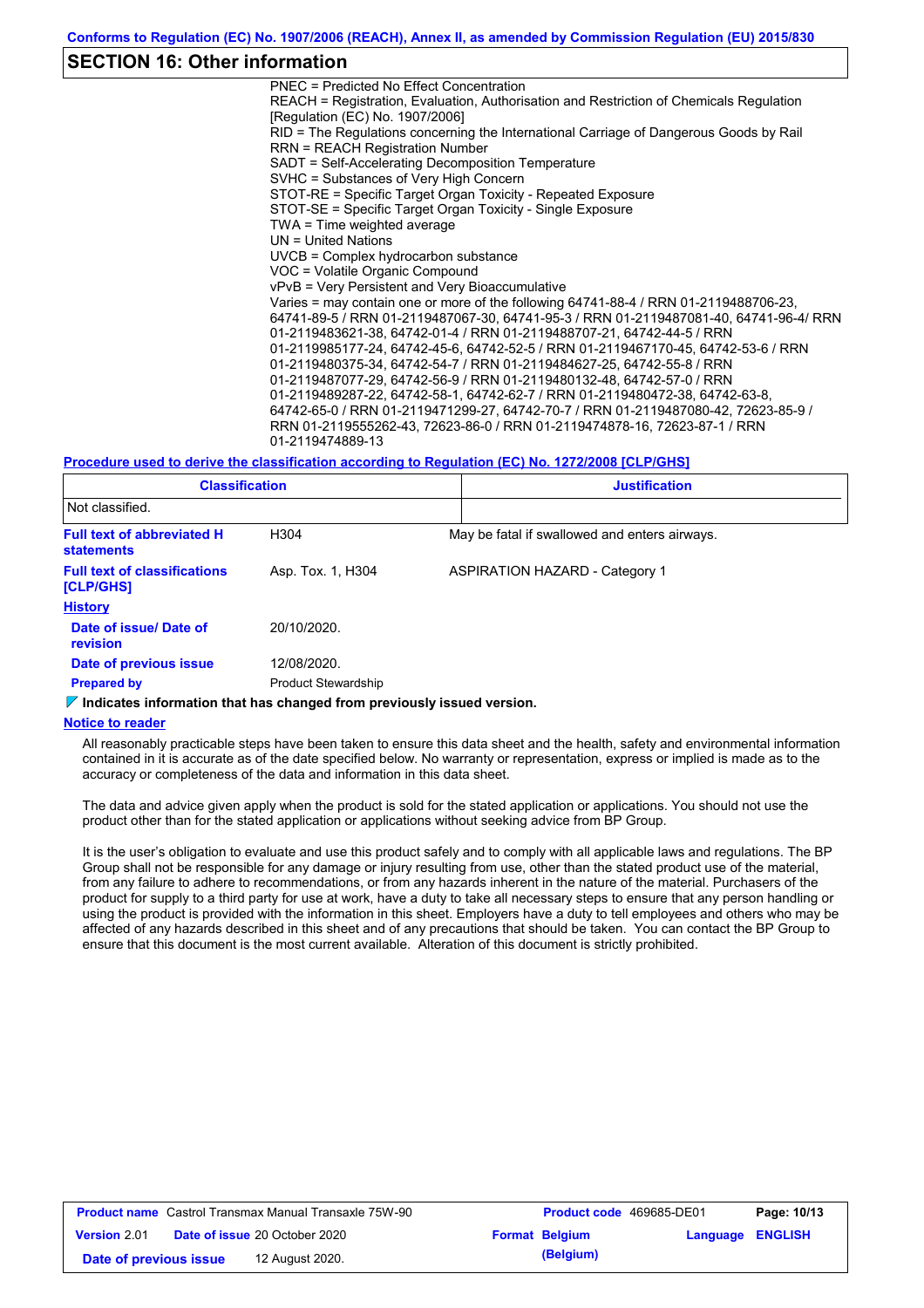| <b>Product name</b> Castrol Transmax Manual Transaxle 75W-90 |  |                                      | <b>Product code</b> 469685-DE01 |                       | Page: 11/13             |  |
|--------------------------------------------------------------|--|--------------------------------------|---------------------------------|-----------------------|-------------------------|--|
| Version 2.01                                                 |  | <b>Date of issue 20 October 2020</b> |                                 | <b>Format Belgium</b> | <b>Language ENGLISH</b> |  |
| Date of previous issue                                       |  | 12 August 2020.                      |                                 | (Belgium)             |                         |  |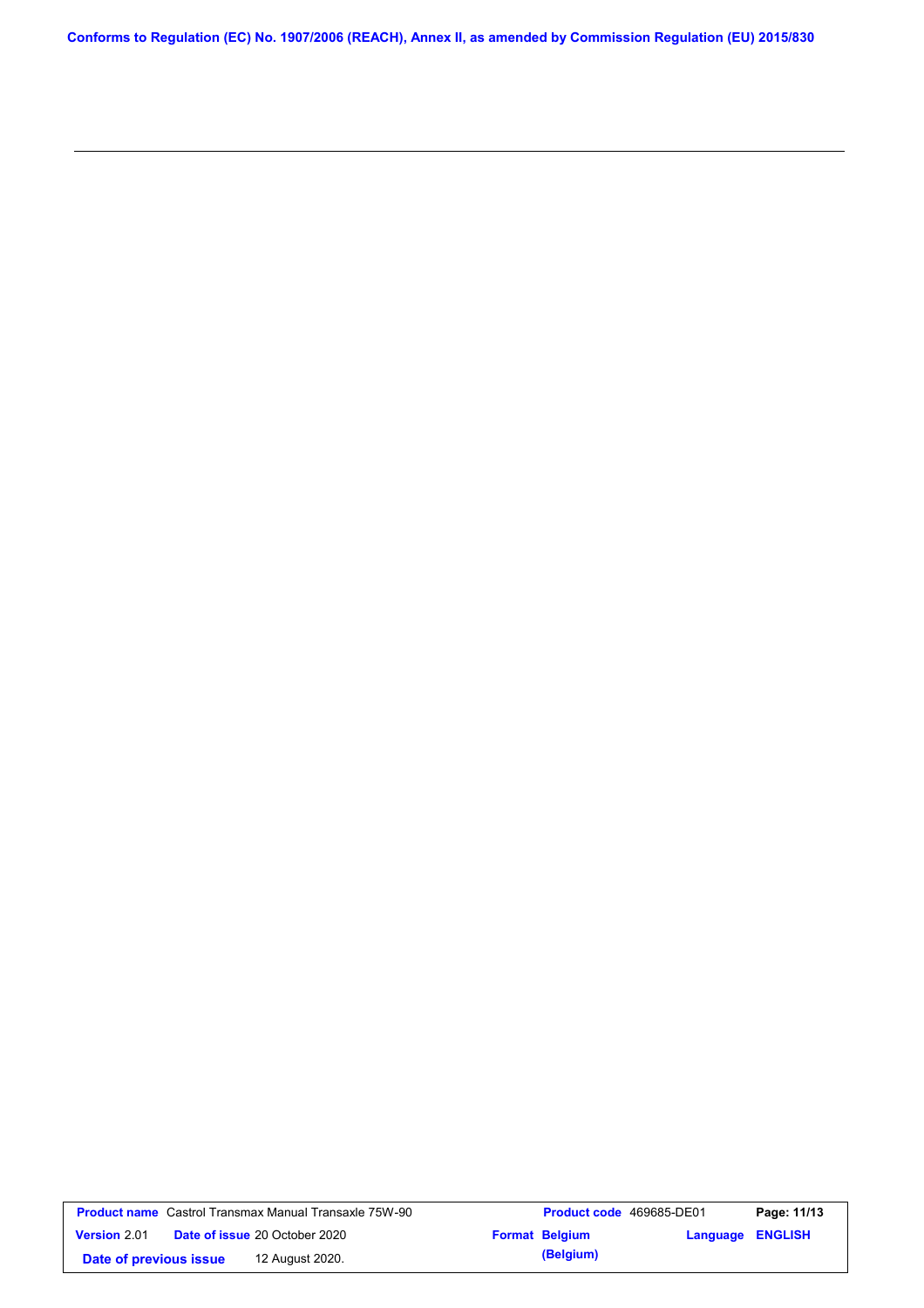| <b>Product name</b> Castrol Transmax Manual Transaxle 75W-90 |  |                                      | <b>Product code</b> 469685-DE01 |                       | Page: 12/13             |  |
|--------------------------------------------------------------|--|--------------------------------------|---------------------------------|-----------------------|-------------------------|--|
| Version 2.01                                                 |  | <b>Date of issue 20 October 2020</b> |                                 | <b>Format Belgium</b> | <b>Language ENGLISH</b> |  |
| Date of previous issue                                       |  | 12 August 2020.                      |                                 | (Belgium)             |                         |  |

 $\mathsf{l}$